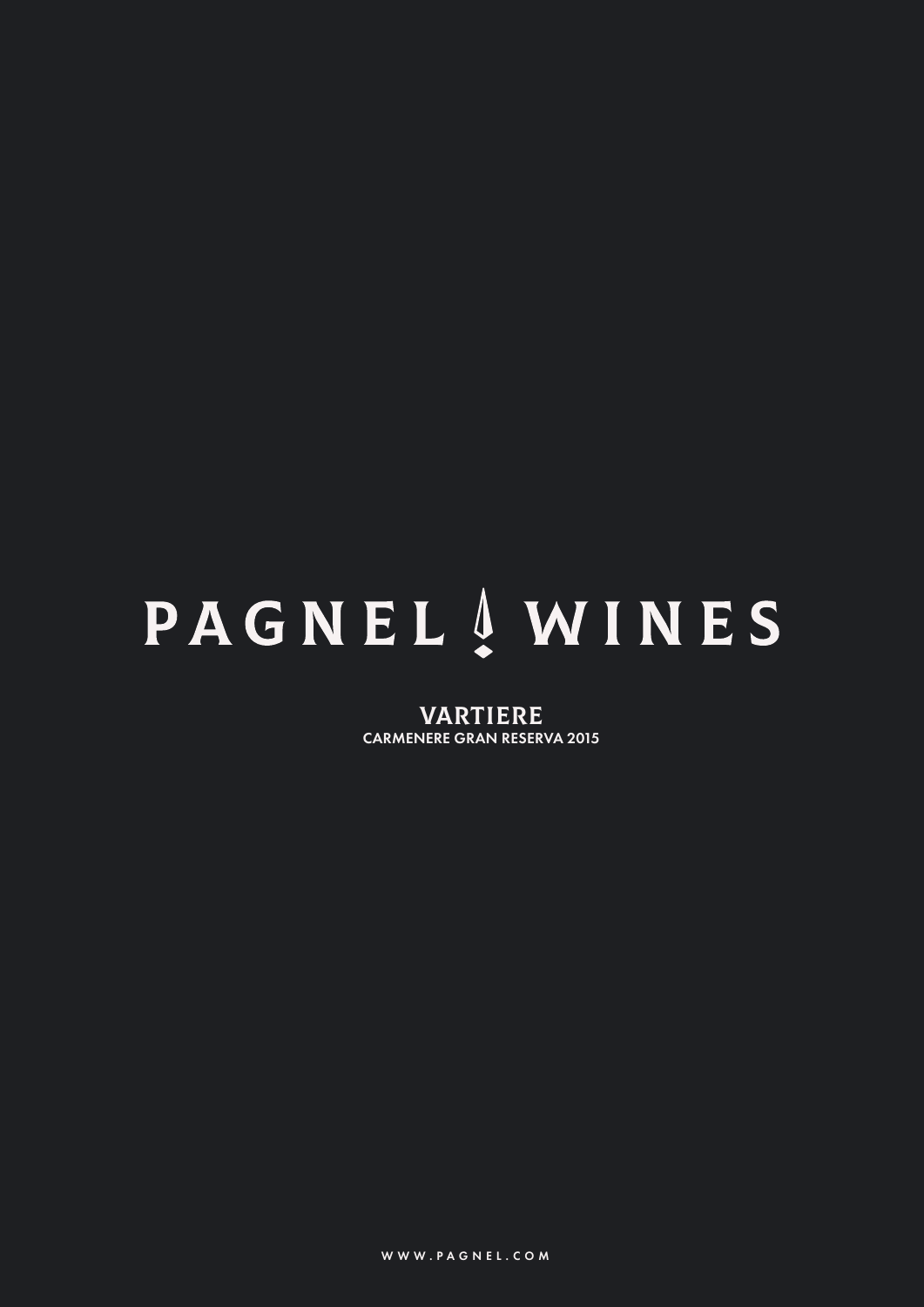# **PAGNEL**  $\frac{1}{2}$  WINES

WWW.PAGNEL.COM





#### VARTIERE CARMENERE GRAN RESERVA 2015

Carmenere is an emblematic chilean grape variety that has his origin in Bordeaux, France, where after the philoxera attack all Carmenere was lost and was rediscover in Chile on mids 90` mixed in Merlot Vineyards.

This wine comes from a small parcel of Carmenere in Sagrada Familia, which is a traditional Chilean terroir with well drained soils and wide thermal amplitude that gives a perfect growing season for the vines. We make a selection of barrels in which only few one goes into the final wine. Depending on the year, the numbers of barrels may vary.

The name Vartiere came from the antique wine cellar that Paganelli´s family had in Italy, a small place where they used to make wine mainly for own consumption and local markets.

> **O** @PAGNELWINES CHILE, 2021